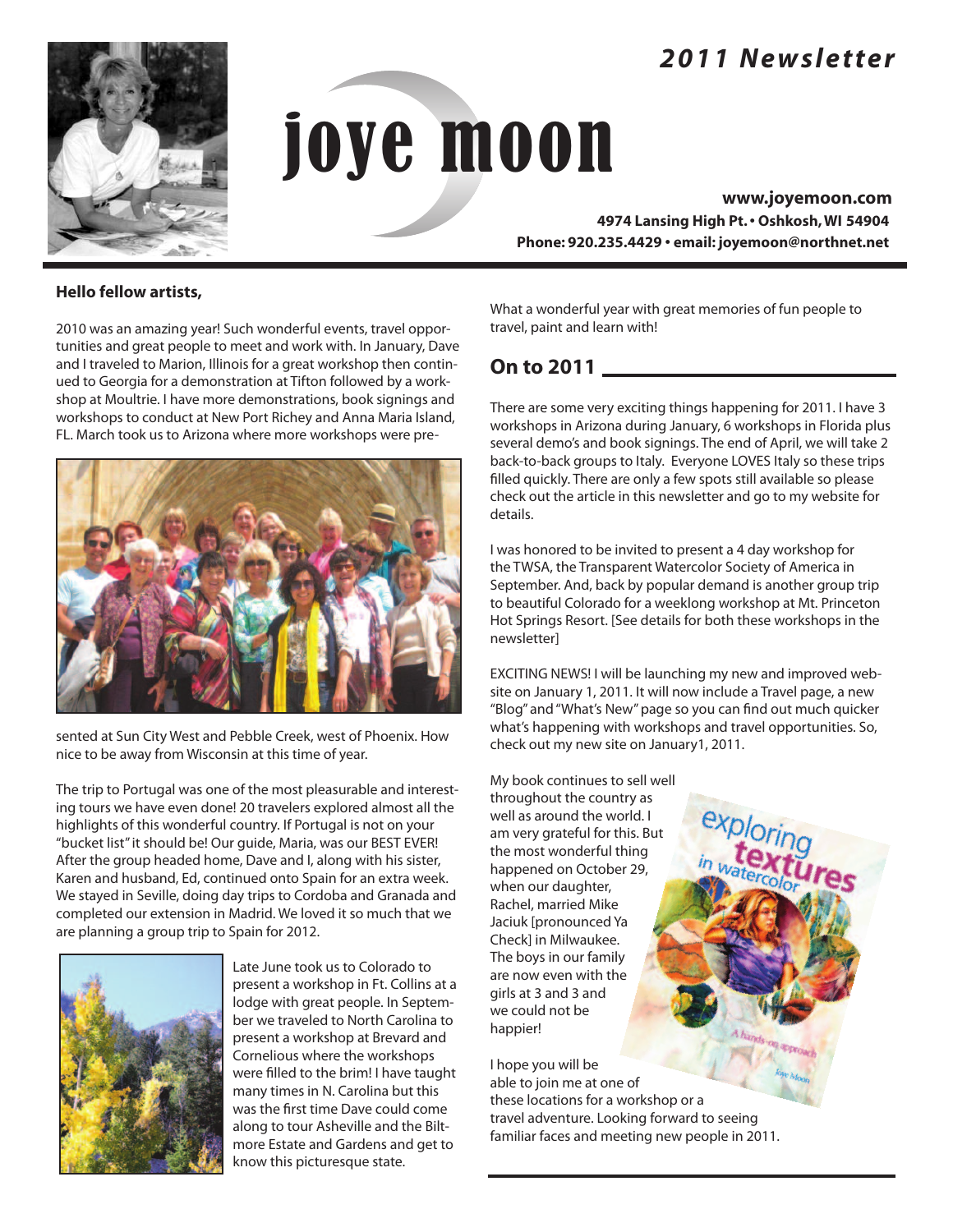## **Italy Tours, 2011**

There is still time and a bit of space available on either of the Italy tours. Trip #1, April 26 to May 7, 2011, [Rome and the Amalfi Coast] has 2 spots available. Trip #2, May 7 to May 17, 2011 [Tuscany and Rome] has 6 spots available. Both are \$2650, ground only. This is our 17th International tour and the sign ups were very fast! A complete itinerary of both trips can be viewed at my website,

www.joyemoon.com. If you are interested, contact me as soon as possible for flight information and more details.

## **Sebring Florida Workshop**

#### **March 9,10 & 11, 2011**

This three day watercolor workshop will take place at the beautiful Inn on the Lakes Resort in Sebring, FL. You can truly immerse yourself in creativity for three solid days and nights at our studio space at the resort. Breakfast, and lunch is catered each day and we will enjoy two group dinner's.

Course description:

Project 1:

I have had requests to teach an abstract project that will take up the first two days of the workshop. You will go about building an abstract painting using new methods and techniques that will blow your mind! We will also use masking tape shapes to add color by spraying paint as well as take away color by using Mr. Clean Magic Eraser. We will focus on design and movement to construct this major painting! We need a full two days of the workshop to accomplish this!

#### Project 2:

Your second project will be a landscape that will incorporate casein to create birch or aspen trees. We will build the mountain background using several methods to achieve the depth and texture needed. Shadows will become an intricate design in the painting.

#### Pricing:

For those staying at the Resort the pricing includes 3 night's accommodations, double occupancy, 3 breakfasts, 3 lunch's and 2 group dinner's plus the art instruction. **\$415**

Single supplement includes all of the above, but a room on your own. **\$550**

Day student, no lodging required but includes lunch daily. **\$200** All pricing includes tax for the hotel and meals.

An additional fee of \$50 will be added to the regular pricing if deposit is not paid before Dec. 31st. Take advantage of the lower pricing by getting your reservation and deposit in before Dec. 31st.

Please fill out coupon and mail to : Joye Moon 4974 Lansing High Pt. Oshkosh, WI 54904

П

 $\blacksquare$ 

ı Π

I,

Ľ

п П

| <b>SEBRING, FLORIDA WORKSHOP</b> |           |  |
|----------------------------------|-----------|--|
| Name_______                      |           |  |
| I<br>Address______               |           |  |
| $City$ <sub>________</sub>       | State Zip |  |
| Email                            |           |  |
|                                  | Cell#     |  |
| Amount of Check Enclosed         |           |  |

## **Paint in COLORADO!**

#### **September 25 to October 1, 2011**

Back by Popular Request! Enjoy painting in the beautiful Colorado Rockies while the Aspen trees turn to a golden glow! Your painting instructor, Joye Moon, has presented over 17 International trips and now offers a group painting opportunity in the United States. Space is limited so sign up as soon as possible. What could be better than painting outdoors in the beautiful mountains of Colorado all day, then soak in the hot springs or get a massage at the spa? Enjoy an evening demonstration at our indoor studio or just focus on your own work. All in all, this is not to be missed!

Stay at the beautiful Mt. Princeton Hot Springs Resort at Nathrop, Colorado. This resort has over 30 creek side hot springs pools and 3 swimming pools. Spa facilities, horseback riding and tennis are also available at the hotel.

#### **SPECIAL PAINTING DAY AT ST. ELMO!**

We have arrange to use the Ghost Town Guest House at St. Elmo, CO as our home base for the final day of painting. An Italian gourmet lunch will be served at the Inn. To add to the adventure, we will tour this beautiful area on the way to and from St. Elmo.

The pricing includes 6 nights lodging, 6 breakfasts, 5 lunches and 3 group dinners at the hotel. Price includes art classes for 5 days.

Artist sharing a double room - **\$775** Non-artist sharing a double room - **\$600** Artist, single room - **\$1080** Day student [no lodging required] - **\$250** [lunch included each day] Tax & tip is already included with the pricing. Deposit of \$300 due by June 1, 2011 Deposit for Day Students of \$150 due by June 1, 2011

"We were once again able to negotiate an amazing price for this weeklong workshop that included lodging & food, tax \$ tip plus the use of the hot springs whenever we need to rejuvenate ourselves! The group in 2009 enjoyed this painting vacation tremendously so we decided to offer it again. Dave enjoys golf, hiking and horseback riding with the non-painters. I hope you will join Dave and me at this amazing location to explore, relax and enjoy painting en plein air!

Airport Transfer: Contact Chealsey's Charters at 1-877-427-4333 or contact www.chealseyscharters.com to arrange a transfer from the Denver Airport. You will be delivered directly to the Resort. You may also rent a car for your convenience.

Deposit of \$300.00 enclosed. Please indicte double/single/artist/or non artist. Deposit of \$150 for Day Student. **A \$75.00 fee will be added if deposit is paid after June 1, 2022.**

Contact Joye Moon at joyemoon@northnet.net or 920-235-4429. Please fill out coupon and mail to : Joye Moon 4974 Lansing High Pt. Oshkosh, WI 54904

| <b>MT. PRINCETON, COLORADO WORKSHOP</b> |           |  |
|-----------------------------------------|-----------|--|
| Name                                    |           |  |
| Address_______                          |           |  |
|                                         | State Zip |  |
| Email                                   |           |  |
|                                         | Cell#     |  |
| Amount of Check Enclosed                |           |  |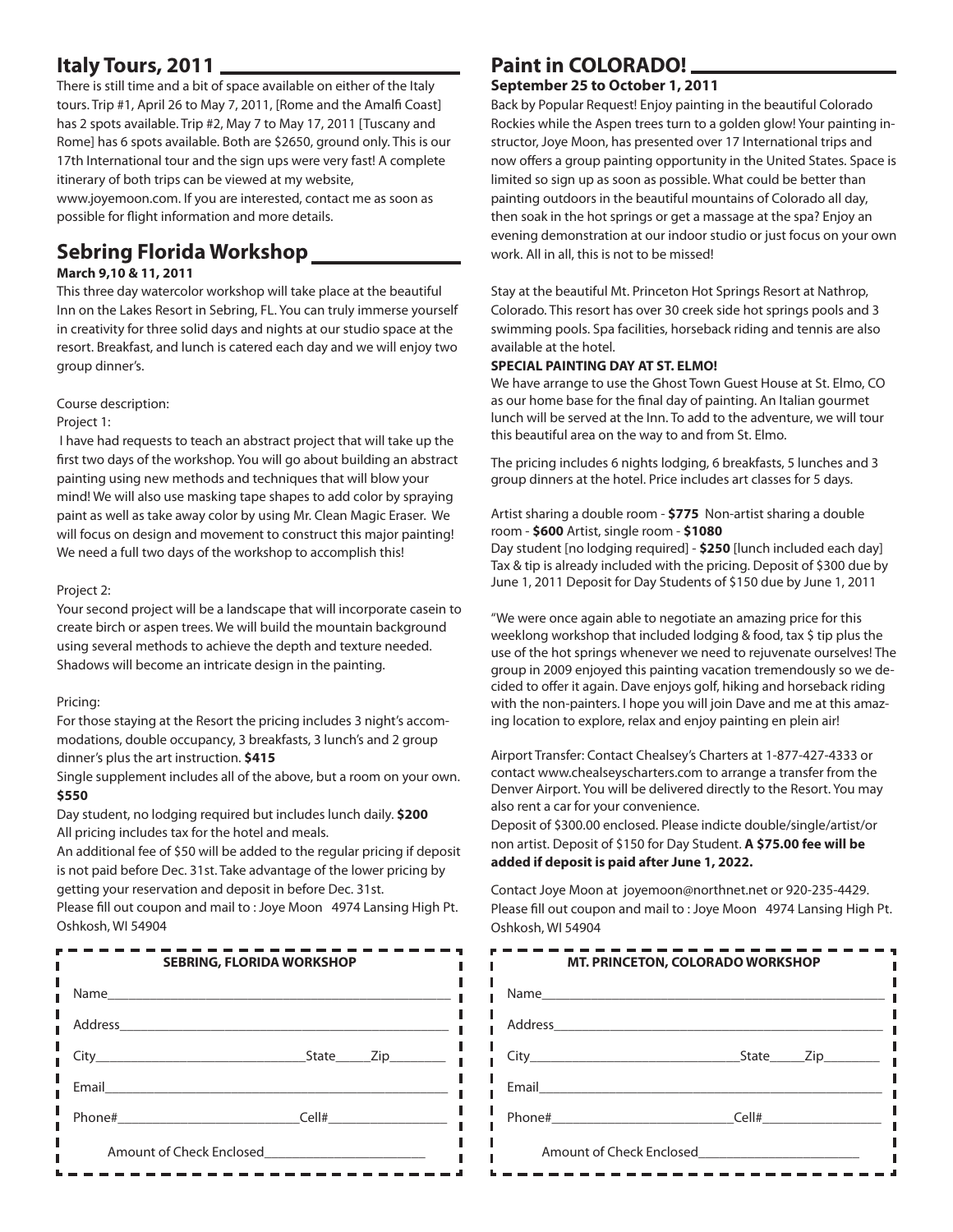## **SPAIN ADVENTURE, 2012**

Enjoy a full two weeks exploring beautiful Spain! From Madrid to Seville to Barcelona, you will experience Spain at it's best! This will be Joye and Dave's 19th International group tour that will visit the Alhambra in Granada, Mezquita in Cordoba and the Alcazar in Seville as well as the Prado Museum and the Royal Palace in Madrid. Barcelona will charm you with the Rambla, Gaudi architecture and parks and the



Sagrada Familia which is still being built. Other highlights include a tour of Toledo, Valencia, Cadiz/Jerez, Gerona/Figueres to visit the Dali Museum. Flamenco dancing, local cuisine and wines plus visits to local artisan will

add to the adventure. Mid-April, 2012, tour is being planned. More details will be available on my website as well as a printed brochure. Please contact Joye for a brochure to be mailed directly to your home if you are interested in this tour.

## **Galleries**

I am exhibiting work at the Consign Center at 317 N. Sawyer Street in Oshkosh, WI. The artwork is changed frequently, so stop by to see

what's new. Paintings, cards and my book are available at the Center. Other galleries I am affiliated with: Richeson Art School and Gallery, 577 Marcella St, Kimberly, WI Coventry Glass and Gallery, 514 W. College Ave, Appleton, WI, Originals, LTD, 204 N. Main St, Waupaca, WI.

## **Exhibits:**

I was pleased to have had my artwork accepted into exhibits around Wisconsin as well as around the country. Here is am update of exhibits:

66th Art Annual, Neville Museum, Green Bay, WI. Honorable Mention

25th Grand National, Mississippi Watercolor Society, Jackson, MS 31st Exhibit, Pennsylvania Watercolor Society, Warren, PA 12th Biennial North American Open, New England Watercolor Soci-

ety, Gloucester, MA. Won the Image Resolution Award Richeson 75 Figure/Portrait 2010 Competition, Kimberly, WI Rockies West National, Western Colorado Watercolor Society,



Grand Junction, CO. Honorable Mention Gibson County Visual Arts Assoc. Annual Exhibit, Humboldt, TN. Honorable Mention

I was invited to create a piece of artwork to benefit the Houston, TX area art programs in public schools. A select group of professional artists from across the U.S. were asked to paint a 12x12 clay board for the art auction. This is the piece I submitted.



**2011 Oshkosh Classes St. Paul's United Church or Christ 9:00 - 4:00 Fee - \$40 per class** [pre-sign up and payment required] **Contact Joye at 920-235-4429 or**

**joyemoon@northnet.net**

There will be 4 months of classes in Oshkosh. Each class is conducted at St. Paul's United Church of Christ at the corner of HWY. 21 and Leonard Point Rd, just 2 miles west of Oshkosh. Arrive at 8:45 to 9:00 to set up. I will begin promptly at 9:30! Breakfast will be provided but bring a lunch. There is a refrigerator and microwave in the kitchen. No stairs to climb! We will conclude each class with a gentle yet informative critique and leave by 4:00 to 4:30.

I have scheduled two classes per month. I will present the same project on Wednesday as I will on Saturday. I hope the working artists will take advantage of the Saturday classes and the non-workers can still join me during the week or on Saturday.

Dates are: April 13 & 16, June 1 &4, August 3 & 6, and November 16 & 19.

SIGNING UP IN ADVANCE IS NECESSARY! THE CLASS WILL BE CANCELED IF LESS THAN 10 PEOPLE SIGN UP. IF YOU DON'T SIGN UP YOU WON'T GET A PHONE CALL NOTIFYING YOU OF THE CANCELLATION. PAYING IN ADVANCE SECURES YOUR SPOT IN CLASS.

Please fill out coupon and mail to : Joye Moon 4974 Lansing High Pt. Oshkosh, WI 54904

| <b>OSHKOSH WORKSHOP</b>  |                             |  |
|--------------------------|-----------------------------|--|
| Name___________          |                             |  |
|                          |                             |  |
|                          | _State_______Zip___________ |  |
|                          |                             |  |
|                          | Cell#                       |  |
| Amount of Check Enclosed |                             |  |